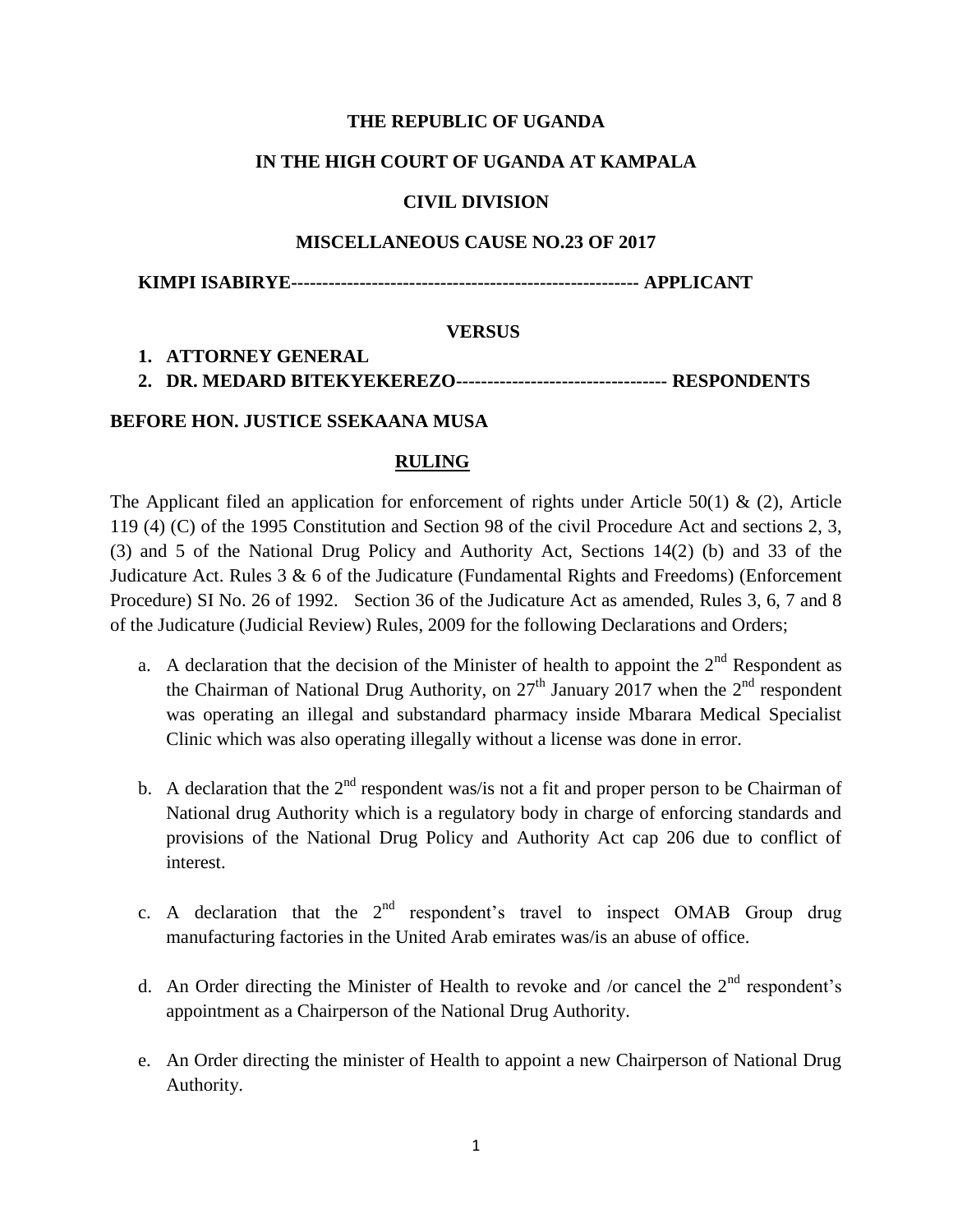- f. A permanent injunction restraining the respondent from performing the duties of the chairperson of National drug Authority.
- g. An Order that the respondents jointly and severally pay the applicant damages.

The grounds in support of this application were stated briefly in the Notice of Motion and in the affidavits in support of the applicant but generally and briefly state that;

- 1) The  $2<sup>nd</sup>$  respondent on the  $27<sup>th</sup>$  day of January 2017 was appointed as the Chairperson of the national drug Authority by the Minister of Health.
- 2) At the time of his appointment as the chairperson of the National Drug Authority by the Minister of Health, the  $2<sup>nd</sup>$  respondent was operating an illegal and substandard pharmacy inside Mbarara Medical Specialist Clinic which was also operating illegally without a licence which is contrary to the law.
- 3) The core functions of the Chairperson of the National drug Authority is to implement and enforce full compliance with the provisions of the National Drug Policy and Authority Act.
- 4) The 2<sup>nd</sup> respondent was notified vide letter ref;06/PSU/2017 dated 17<sup>th</sup> March 2017 by the Secretary Pharmaceutical Society of Uganda that he was operating an illegal and substandard pharmacy inside Mbarara Medical Specialist Clinic owned by the  $2<sup>nd</sup>$ respondent as per records from Uganda Medical Practitioner's Council.
- 5) By operating a clinic which is/was not registered or licensed to operate by March 2017 was in breach of the provisions of the Medical and Dental Practitioner's Act cap 272.
- 6) Further by operating a pharmacy that was neither registered nor licensed by National Drug Authority, the regulator, the  $2<sup>nd</sup>$  respondent breached provisions of the National Drug Policy & Authority Act cap 206.
- 7) The unlicensed pharmacy is/was selling prescription drugs contrary to the provisions of the National Drug Policy and Authority Act cap 206.
- 8) The  $2<sup>nd</sup>$  respondent's actions put him in a position of conflict of interest and therefore cannot investigate himself. This renders the  $2<sup>nd</sup>$  respondent incapable of executing the functions of the Chairperson of the National drug Authority.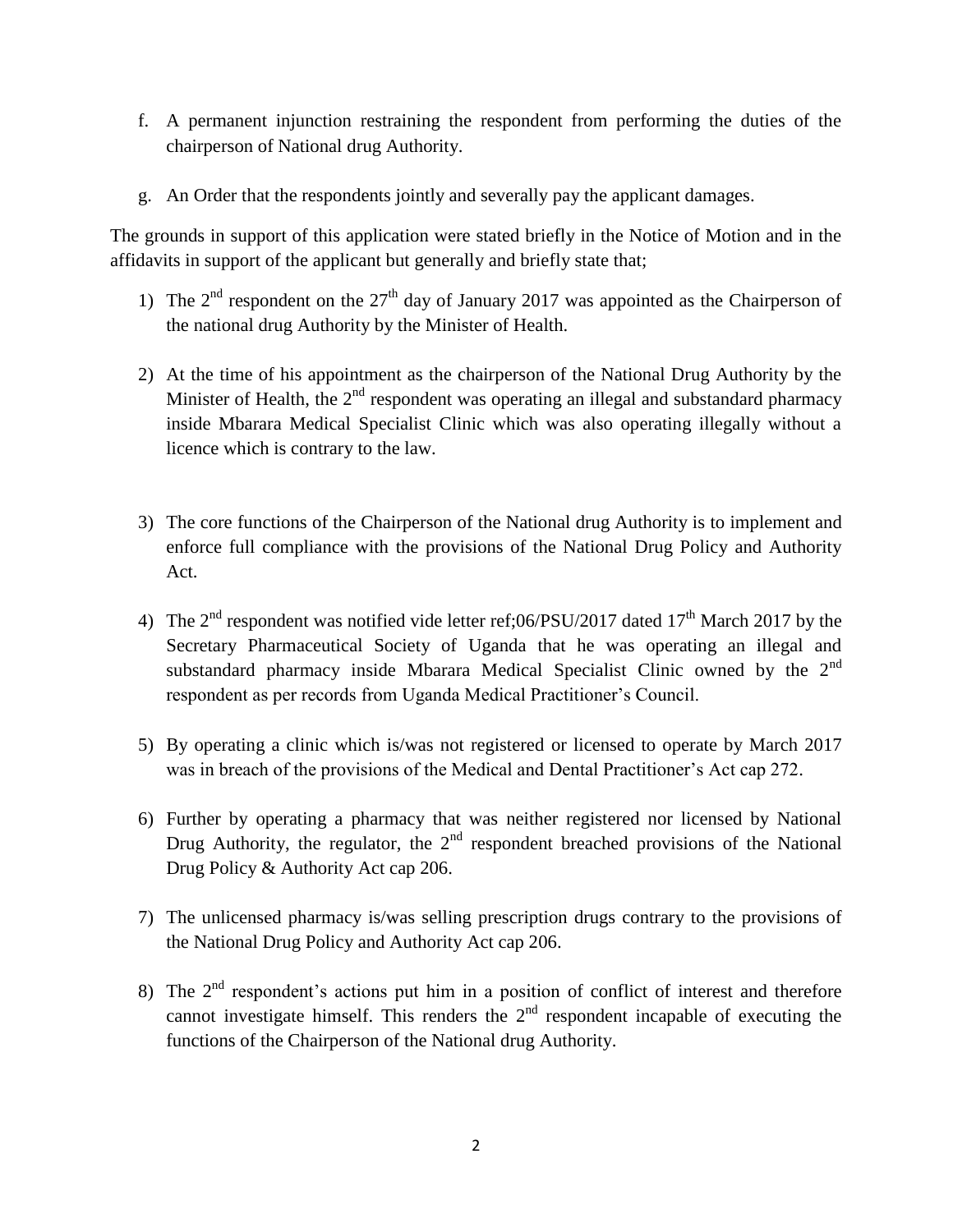- 9) The  $2<sup>nd</sup>$  respondent in an apparent act of influence peddling and abuse of office on the  $21<sup>st</sup>$ day of March 2017 invited the Council members of the Pharmaceutical Society of Uganda and made promises to the in-exchange for them to drop their request to have him investigated.
- 10) The  $2<sup>nd</sup>$  respondent has breached the law and therefore he is not a fit and proper person to enforce the implementation of the same law hence his appointment ought to be revoked by the Minister for Health.

The respondents opposed this application and the  $1<sup>st</sup>$  respondent filed an affidavit in reply through the Acting Commissioner Pharmaceutical Services in the Ministry of Health and a Board member of the National Drug Authority and the  $2<sup>nd</sup>$  respondent filed her affidavit.

The  $1<sup>st</sup>$  respondent contended that the appointment of the Chairperson was an exercise discretion vested in the Minister of Health as the National Drugs Policy and Authority provides.

The appointment of the  $2<sup>nd</sup>$  respondent was preceded by an elaborate vetting process that culminated in his appointment and approved by the Cabinet and above all there is no eligibility criteria set out under the law.

The Ministry of Health established that the  $2<sup>nd</sup>$  respondent does not operate any illegal pharmacy inside or within the vicinity of his Mbarara Specialist Clinic and that none of the records of National Drug Authority or the Council of the Pharmaceutical Society of Uganda reveal that he is a registered owner of any pharmacy in Uganda. They also retracted an earlier letter written against the  $2<sup>nd</sup>$  respondent.

The 2<sup>nd</sup> respondent's trip to inspect drug manufacturing companies in the Middle East was not an abuse of office as alleged because the  $2<sup>nd</sup>$  respondent acted on behalf of the Government of Uganda in his official capacity as Chairperson of National Drug Authority with a view of attracting foreign investment in the Pharmaceutical jobs for Ugandans and access to affordable medicines. This culminated in signing of a memorandum of Understanding between the Government of Uganda and an investor (OMAB Group).

The 2<sup>nd</sup> respondent in his affidavit denied all the allegations set in the application and clarified on some of the key issues as hereunder;

- That under the Medical and Dental Practitioners Act, a health unit is able to control medicines within its premises so long as the same does not amount to stock piling, retailing or wholesaling.
- That many health units store limited amount necessary medicines for emergency purposes as well as preliminary treatment and this does not in any way fall in the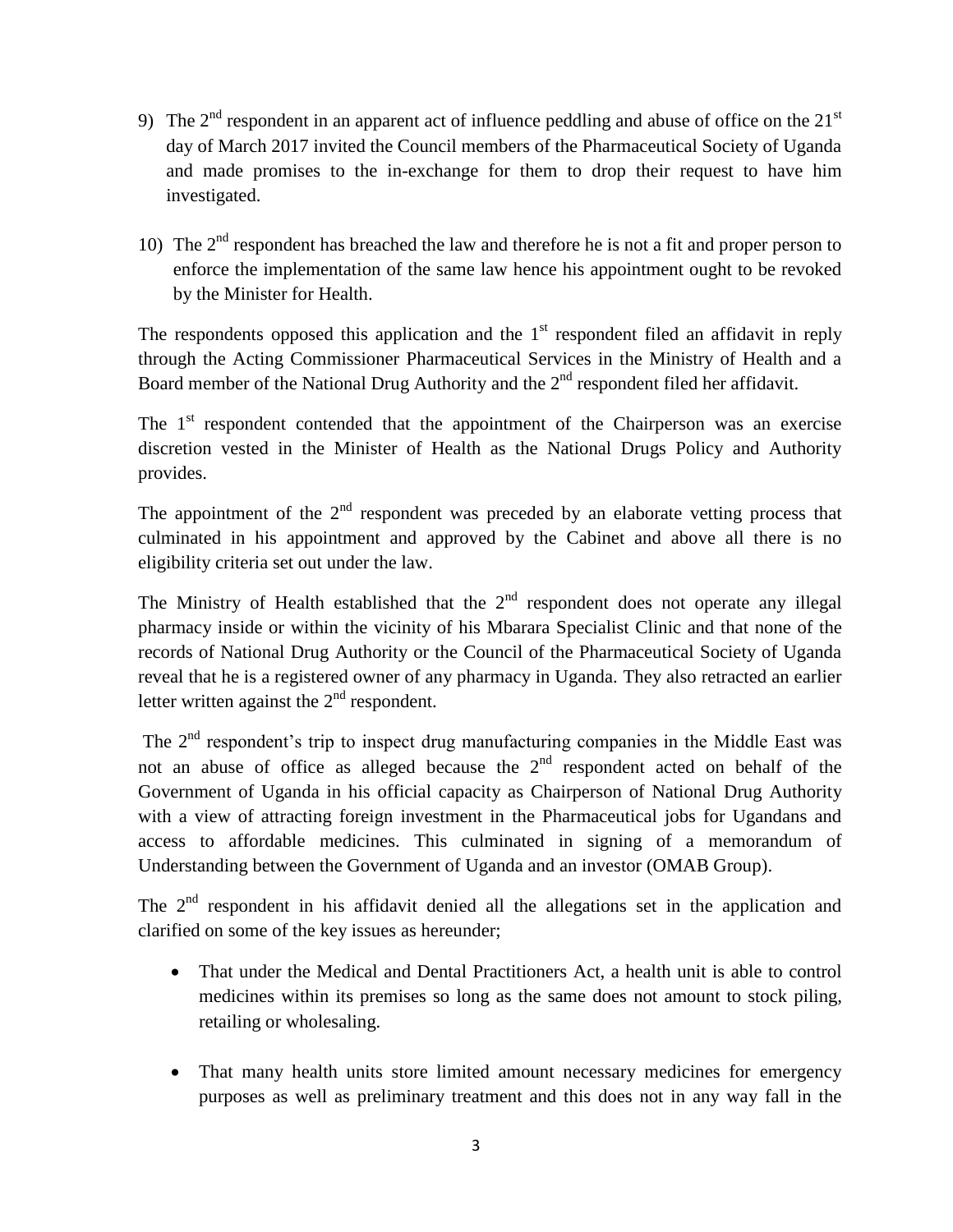constraints of a pharmacy as prescribed by the National Drugs Policy and Authority Act. It is as a result of this that his clinic stores those drugs.

- That it is true Mbarara Medical and Specialist Clinic is registered in his name and Dr Mulyowa Kitunzi and it holds an operational License of Health Services for the year 2017 and they held Practising licence for the year 2017. The registration and license status of the said clinic has been confirmed by the Uganda Medical and Dental Practitioners Council by a letter dated  $21<sup>st</sup>$  August 2017, and any theories of illegal activities within the premises have been dispelled by the same.
- That the visit to OMAB Group Dubai was as inspection of two world class Pharmaceutical manufacturing facilities that were to be launched in Uganda and it was within his powers to attend for inspection.

At the hearing of this application the parties were advised to file written submissions which I have had the occasion of reading and consider in the determination of this application.

Three issues were proposed for court's resolution;

- *1. Whether the failure by the 2nd respondent to renew his annual operating licence and practising certificate by 1st January 2017 fettered the Minister"s discretion to lawfully appoint the 2nd respondent as the Chairperson, National drug Authority on 27th January while the 2nd respondent was operating an illegal and substandard pharmacy and clinic?*
- 2. Whether the 2<sup>nd</sup> respondent is a fit and proper person to be the Chairman of the National *Drug Authority due to conflict of interest?*
- *3. What remedies are available to the applicant?*

I shall resolve this application in the order of the issues so raised but the  $2<sup>nd</sup>$  respondent counsel has raised some preliminary objections which will have to be addressed first. The applicant was represented by *Mr Kituuma- Magala* whereas the 1<sup>st</sup> respondent was represented by *Mr Richard Adrole* and the 2nd respondent was represented by *Ms Katusiime Lelia* assisted by *Aliyo Galindo.*

# *Preliminary Objections*

According the notice of motion this application was brought under Articles  $50(1)$  & (2) and Articles 119(4)(c) of the Constitution and rules 3  $\&$  6 of the Judicature (Fundamental Rights and Enforcement Procedure) Rules SI No. 26 of 1992.

The  $2<sup>nd</sup>$  respondent's counsel has submitted that this action is therefore deemed to be one which falls in category of Public Interest Litigation. *Black"s Law Dictionary 8th Edition* defines Public Interest Litigation as "*the general welfare of the public that warrants recognition and protection"*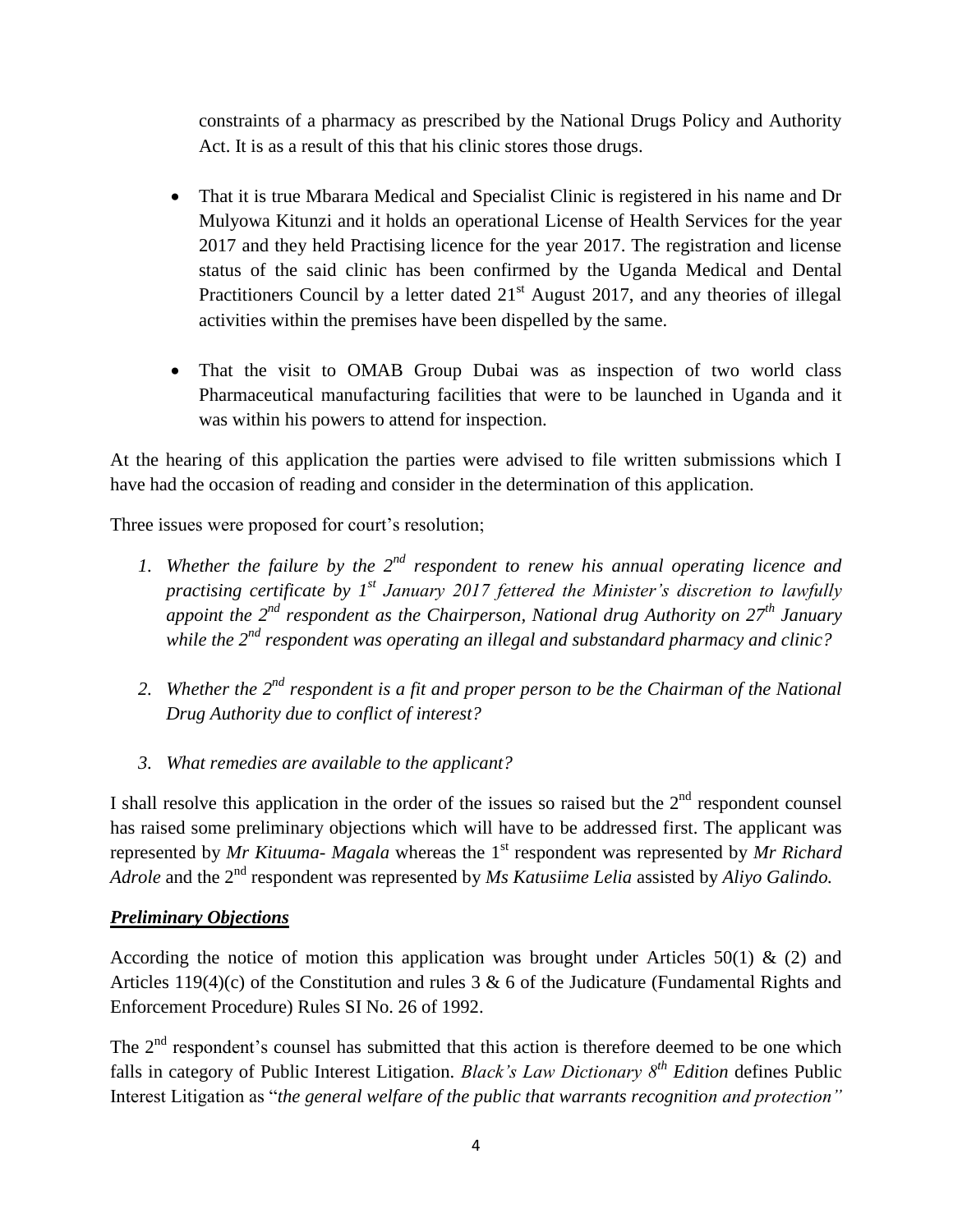It is also defined as something in which the public as a whole has a stake. Campbell C.J in *R v Bedfordshire 24 L.J.G.B 84* said a matter of Public or General Interest;

"…does not mean that which is interesting as gratifying curiosity or love of information or amusement; but that in which a class of community have a pecuniary interest, or some interest by which their rights or liabilities are affected."

In light of the above the respondent raised an objection that the said application does not disclose any cause of action under Article 50 of the Constitution. He submitted that a cause of action under ordinary suit and one under Public Interest Litigation are very distinct. A matter under Public Interest Litigation must require a legal remedy and be a public interest, which means it must;

- Affect a significant number of people not just the individual or;
- Raise matters of broad public concern or;
- Impact on disadvantaged or marginalised groups, and;
- It must be a legal matter which requires addressing *pro bono publico* (for the common good)

The applicant's counsel submitted that a subtle distinction between a cause of action in an ordinary civil suit and a cause of action in constitutional matters was made Mulenga JSC (as he then was) in the case of *Ismail Serugo vs Kampala City Council & Another Constitutional Appeal No. 2 of 1998* " ….. *it is not an essential element for the petitioner"s right to have been violated by the alleged inconsistency or contravention……"*

The Constitutional court ruled that in the course of handling Article 137 matters, the Constitutional Court could deal with Article 50 matters. However, unless the action requires interpretation of the Constitution, the court of first instance should be the High Court.

He contended that the applicant has proved that the  $2<sup>nd</sup>$  respondent was in illegal practice and is not a fit and proper person to be appointed to such a national drug regulator.

The applicant brought this application under **Article 50 (1) & (2) of the Constitution** which provides;

"*Any person who claims that a fundamental or other right or freedom guaranteed under this Constitution has been infringed or threatened, is entitled to apply to a competent court for redress which may include compensation.*

*Any person or organisation may bring an action against the violation of another person's or group's human rights*"

I have perused the entire application before this court and I have not come across any right or freedom which the applicant alleges was violated or was threatened to be violated.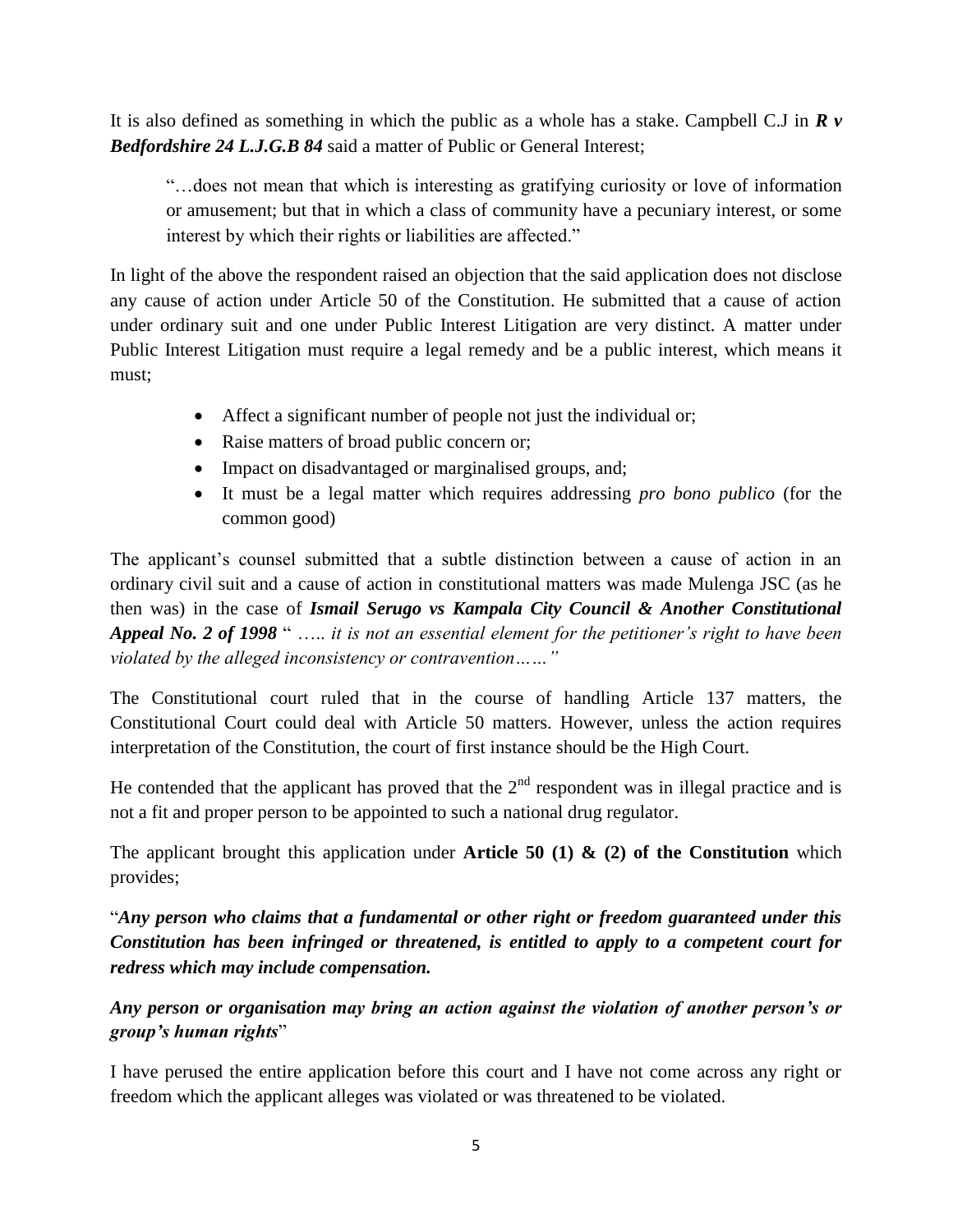In order to proceed or bring actions under Article 50 of the Constitution, the matter must relate directly to fundamental rights and freedoms guaranteed under the constitution.

The applicant is seeking to challenge a decision of the Minister of Health to appoint the  $2<sup>nd</sup>$ respondent as a Chairperson of the National Drug Authority. What right or freedom was violated or threatened to be violated by this appointment?

In the case of *Pastor Martin Sempa vs Attorney general High Court Miscellaneous Application No. 71 of 2002*, an action was brought to object to new electricity tariffs that had been imposed without giving the members of the public a hearing and accordingly the applicant's right to fair treatment under Article 42 of the Constitution had been infringed. The learned trial judge struck out the action on ground that it does not disclose violation of a constitutional right. He ruled

"*It is not enough to assert the existence of a right. The facts set out in the pleadings must bear out the existence of such a right and its breach would give rise to relief*."

Similarly, in another case of *Ogago Brian Abangi vs Uganda Communications Commission High Court Miscellaneous Application No. 267 of 2013*; The Court held that the applicant did not cite any Articles of the Constitution which had been violated to assist the court come to a conclusion that the applicant seeks enforcement of constitutional rights. See also *Human Rights Network for Journalists & Another vs Uganda Communications Commission Miscellaneous cause No. 219 of 2013* 

The applicant in this matter has not cited any infringement of any right or freedom guaranteed under the Constitution as the basis of filing this application. The applicant should have filed an application for judicial review challenging the decision of the Minister which ought to have been done within three months from the date the cause of action arose rather than filing an application for enforcement of rights where no single right is mentioned or Article of the Constitution is cited.

On this preliminary objection, the application is incompetently before this court and is struck out.

In the interest of justice and for completeness, I will consider the rest of the issues that were raised for determination.

# *ISSUE ONE*

*1. Whether the failure by the 2nd respondent to renew his annual operating licence and practising certificate by 1st January 2017 fettered the Minister"s discretion to lawfully*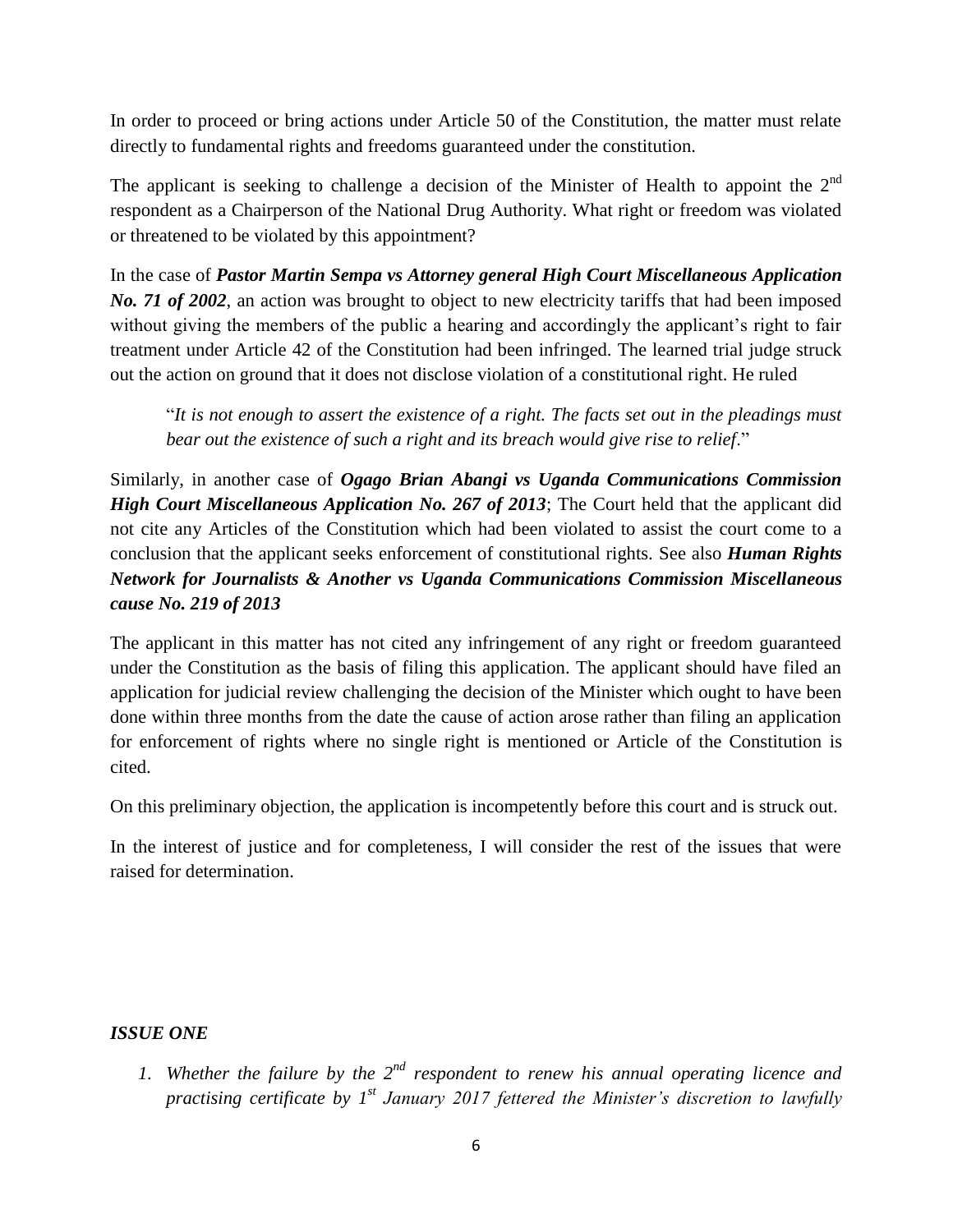*appoint the 2nd respondent as the Chairperson, National drug Authority on 27th January while the 2nd respondent was operating an illegal and substandard pharmacy and clinic?*

The applicant's counsel submitted that since the  $2<sup>nd</sup>$  respondent had not renewed his licence by  $1<sup>st</sup>$ January 2017, then that implied that he Was erroneously or illegally appointed by the Minister for Health as the chairperson of national drug Authority. That the applicant has only attached a license for the year 2016 and yet he was appointed on  $27<sup>th</sup>$  January 2017.

The registrar of the Uganda Medical and Dental Practitioner's Counsel-( Dr Katumba Edward) in his supplementary affidavit stated that;

" *A grace period of three months, between January and March is routinely given, by the Uganda Medical and dental Practitioner"s Council within which applicants are permitted to renew their licences for that year. A fine is often made if the application is made after the grace period.*"

*That Mbarara Medical Specialist clinic has been issued with a licence since 28th May 2005, and the same has remained in conformity with the standards based on the continued renewal of the said license.*

This evidence was uncontroverted by the applicant and it ably responds to the applicants allegations set out in the affidavit in support.

The above evidence is buttressed by *Section 19 (2) of Medical and Dental Practitioner"s Act cap 272*

In addition, the appointment of a person is a process which may be done for a given period before the actual appointment. This implies that a person who is to be appointed is vetted prior and actions or omissions that may arise after vetting may not be known since it has occurred afterwards.

The law under which the Chairperson of the National Drug Authority is appointed does not set any eligibility criteria and what the applicant is attempting to do is to fill the void by evoking the exercise of discretion.

The Minister could not refuse to exercise her discretion by relying on allegations which are unsubstantiated and the exercise of discretion was not fettered in any way by such allegations.

It is true that discretionary power conferred upon legal authorities is not absolute, even within its apparent boundaries, but is subject to general legal limitations. Therefore discretion must be exercised in the manner intended by the empowering Act or legislation. The limitations to the exercise discretion are usually expressed in different ways, i.e discretion must be exercised reasonably and in good faith, or that relevant considerations only must be taken into account, that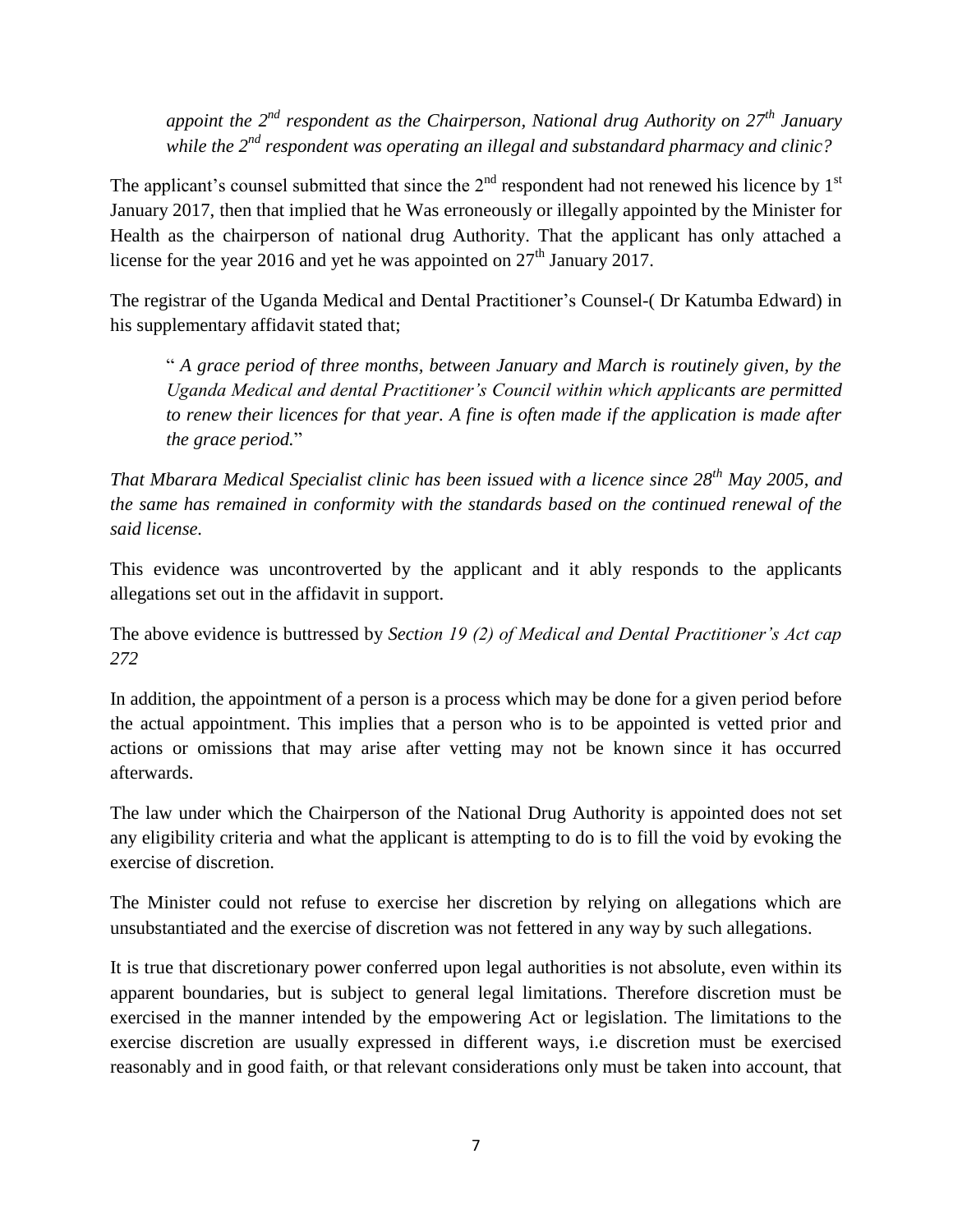there must not be any malversation of any kind or that the decision must not be arbitrary or capricious.

In the case of *R v Commission for Racial Equality ex p Hillingdon LBC [1982] QB 276* Griffiths LJ has said;

*"Now it goes without saying that Parliament can never be taken to have intended to give any statutory body a power to act in bad faith or a power to abuse its powers. When the court says it will intervene if the particular body acted in bad faith it is but another way of saying that the power was not being exercised within the scope of the statutory authority given by Parliament. Of course it is often a difficult matter to determine the precise extent of the power given by the statute particularly where it is a discretionary power and it is with this consideration that the courts have been much occupied in the many decisions that have developed our administrative law since the last war."*

It can therefore be deduced from the above decision that where Parliament confers power upon some Minister or other authority to be used in discretion, it is obvious that the discretion ought to be that of the designated authority and not the court. Whether the discretion is exercised prudently or imprudently, the authority's word is to be law and the remedy is to be political only.

On the other hand, Parliament cannot be supposed to have intended that the power should be open to serious abuse. It must have assumed that the designated authority would act properly and responsibly, with a view to doing what was best in the public interest and most consistent with the policy of the statute. It is from this presumption that the courts take their warrant to impose legal bounds on even the most extensive discretion.

In the case of *Sharp v Wakefield [1891] AC 173* court observed that;

" *"discretion" means when it is said that something is to be done within the discretion of the authorities that something is to be done according the rules of reason and justice, not according to private opinion: Rookes case; according to the law and humour. It is to be, not arbitrary, vague, and fanciful, but legal and regular. And it must be exercised within the limit, to which an honest man competent to the discharge of his office ought to confine himself.*"

The applicant in this matter has not set out circumstances or plausible facts upon which the exercise of discretion to appoint the  $2<sup>nd</sup>$  respondent could be challenged on grounds of wrongful exercise of discretion by the Minister of Health within the parameters set out in the above decisions.

This issue is resolved in the negative.

# **ISSUE TWO**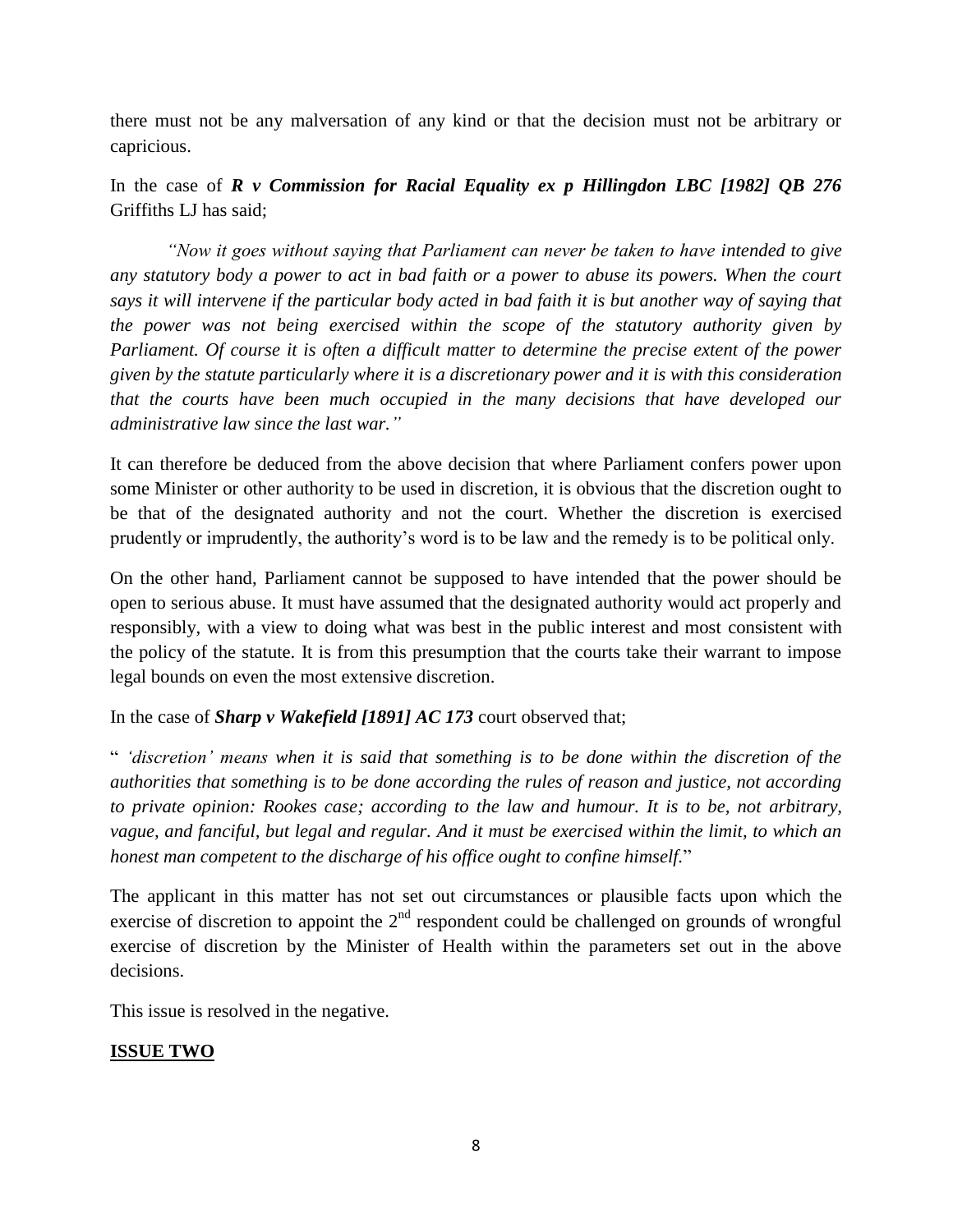*Whether the 2nd respondent is a fit and proper person to be the Chairman of the National Drug Authority due to conflict of interest? or*

# *Whether there is a conflict of interest in the 2nd Respondent's appointment as the Chairperson of National drug Authority?*

The applicant challenged the  $2<sup>nd</sup>$  respondent's appointment on the basis of there being a possibility of conflict of interest in execution of his duties as the Chairperson of the National Drug Authority.

The *8<sup>th</sup> Edition of Black's Law Dictionary* defines a Conflict of Interest as a real or seeming incompatibility between one's private interest and one's public or fiduciary duties.

In the case of *Uganda vs Patricia Ojangole Criminal Case No. 1/2014* Justice Gidudu held that;

" *Conflict of interest has also been generally defined as any situation in which an individual or corporation is in position to exploit a professional or official capacity in some way for their personal or corporate benefit"*

This issue is directly related to the  $1<sup>st</sup>$  issue since it is also premised on the same allegations that the  $2<sup>nd</sup>$  respondent was not a licensed Medical and Dental Practitioner and also that he allegedly operated of an illegal clinic and pharmacy.

This court has already found that the  $2<sup>nd</sup>$  respondent had a medical practising licence and his clinic was equally licenced to operate. This therefore implies he was a fit and proper person to hold the position of chairperson.

In addition, the law did not set any qualifications for eligibility for the said position. Even if the respondent was not a practising Medical Doctor and or did not have a Practising licence or was not operating any clinic, he would still have been eligible to be appointed.

The law does state that a person who is operating a Pharmacy cannot be eligible to be appointed a Chairperson. In case any such issues arose, it would imply that such a person would not sit in the meeting where the Authority would be discussing his or her pharmacy.

The issue of conflict of interest cannot arise in respect of the facts before this court. It is merely speculative and even if the  $2<sup>nd</sup>$  respondent had had a pharmacy, it is also possible that his pharmacy may not have any issues that would make him or her get in conflict of interest.

It is important to note that there is a representative of the Pharmaceutical Society of Uganda to National Drug Authority. Such a person may indeed have a private pharmacy, should that mean there is a conflict of interest at all times when the board is sitting? I don't think.

This issue also fails and the  $2<sup>nd</sup>$  respondent was/is a fit a proper person to be in the position of Chairperson NDA and there is no conflict of interest.